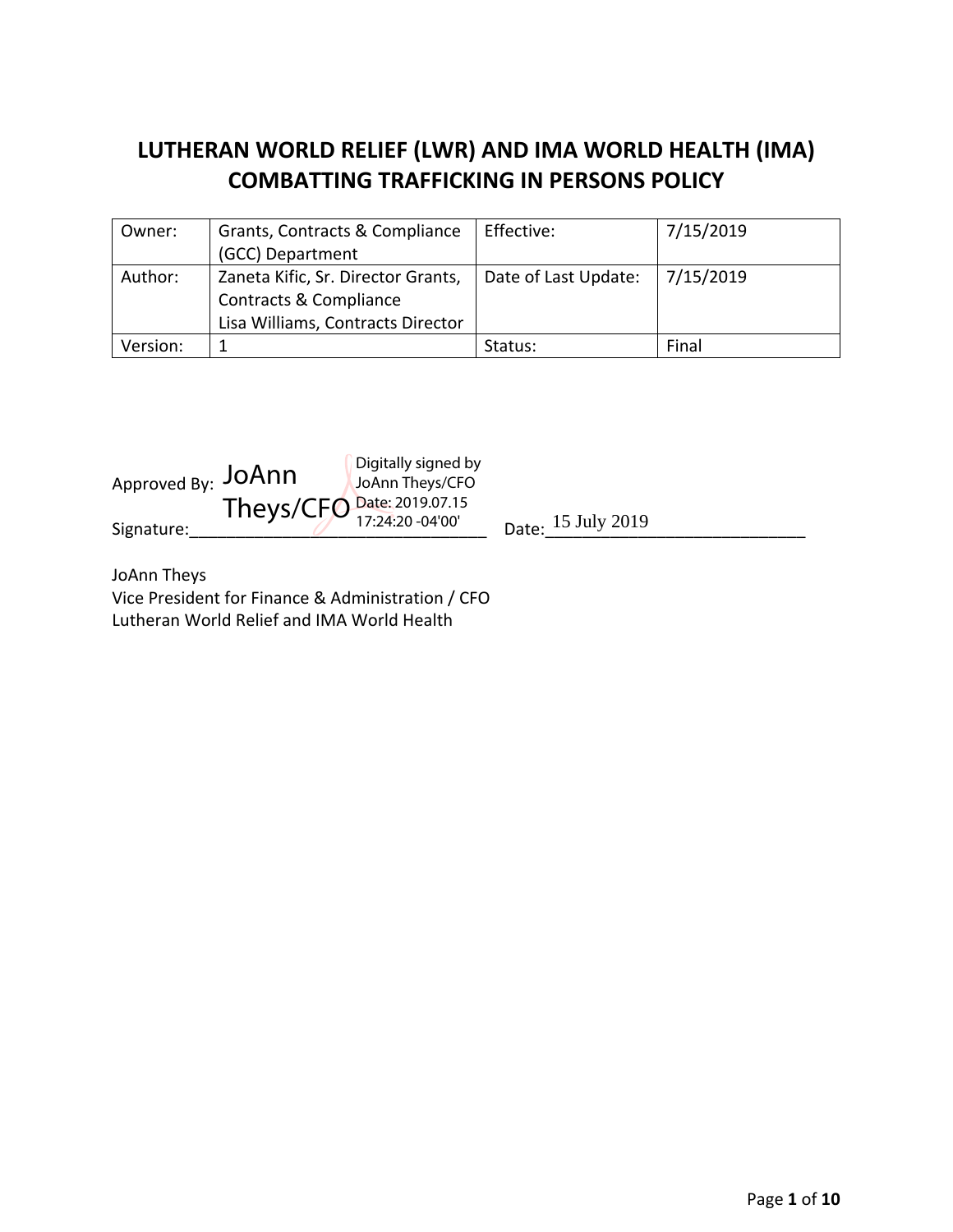# **CONTENTS**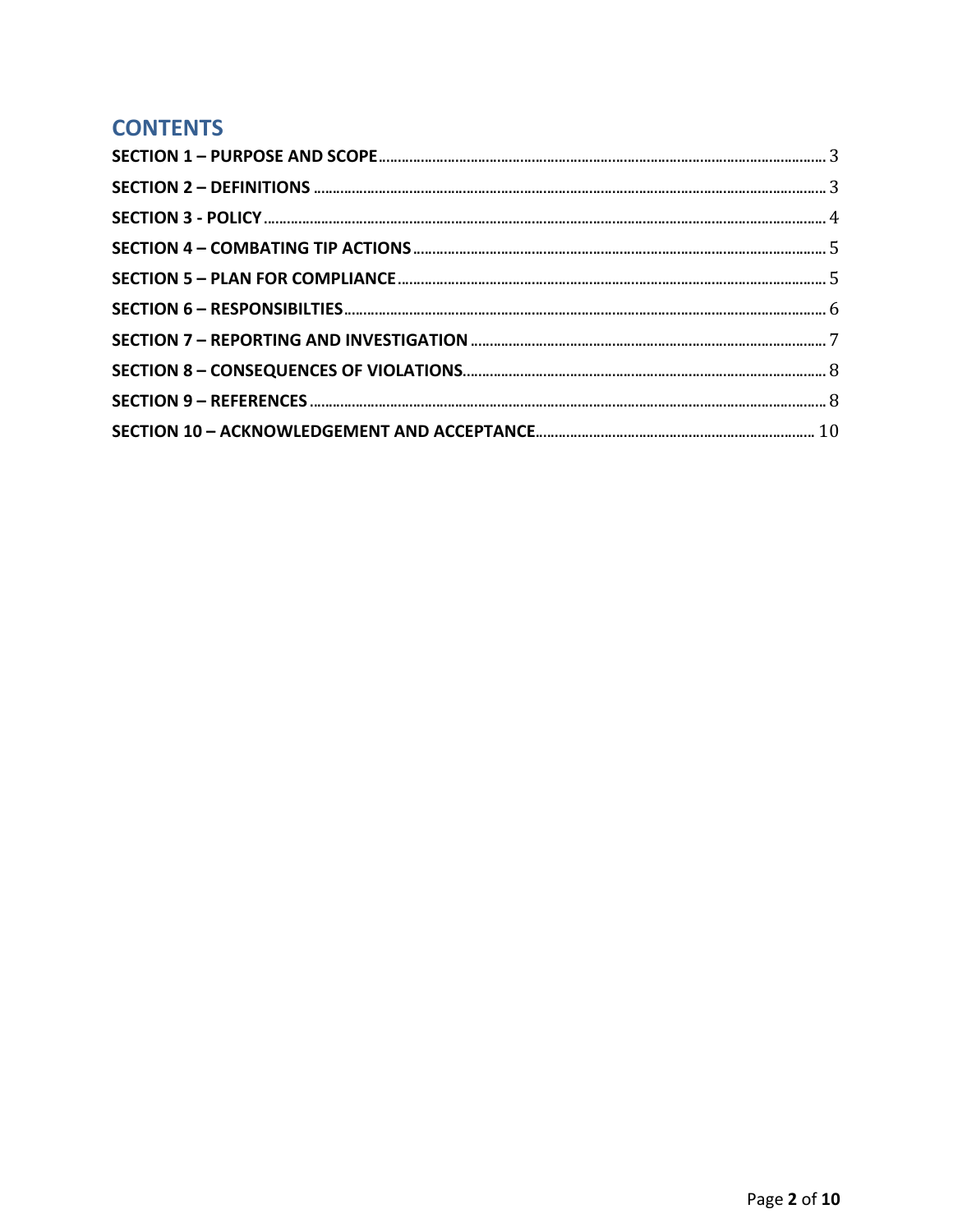The Lutheran World Relief ("LWR") and IMA World Health ("IMA") Combating Trafficking in Persons Policy ("TIP Policy") was adopted on July 15, 2019 in accordance with United States law on Trafficking in Persons. This policy was developed by Zaneta Kific, Senior Director Grants, Contracts, Compliance and Procurement and Lisa Williams, Contracts Director and reviewed by staff in International Programs, Finance & Administration and Human Resources.

# **SECTION 1 – PURPOSE AND SCOPE**

#### **PURPOSE**

The LWR and IMA TIP Policy is the organizations guiding principles on trafficking in persons and describes LWRs and IMAs commitment to monitor, detect and act against any behavior that is not in accordance with the principles outlined in this policy. LWR and IMA are committed to ensuring procedures are in place to prevent employees, volunteers, interns, seconded employees, subawardees and their employees (at any tier) and any other agents working with LWR or IMA from engaging in trafficking in persons activities or engaging in acts that directly support or advance trafficking in persons. The U.S. Government has zero-tolerance regarding trafficking in persons by government contractors and award recipients. LWR and IMA comply with all applicable Combating Trafficking in Persons regulations.

#### **SCOPE**

This policy applies to all LWR and IMA employees, volunteers, interns, seconded employees, subawardees and their employees (at any tier) and any agents or other individuals working with or associated with LWR or IMA projects and communities and has been written to ensure that they conduct themselves with the highest standards of professional and personal conduct and do not engage in acts that directly support or advance trafficking in persons.

#### **SECTION 2 – DEFINITIONS**

**Agent:** any individual, including a director, an officer, an employee, or an independent contractor, who is authorized to act on behalf of the organization.

**Coercion**: (1) threats of serious harm to or physical restraint against any person; (2) any scheme, plan, or pattern intended to cause a person to believe that failure to perform an act would result in serious harm to or physical restraint against any person; or (3) the abuse or threatened abuse of the legal process.

**Commercial sex act**: any sex act on account of which anything of value is given to or received by any person.

**Debt bondage**: the use of debt or other threats of financial harm as a form of coercion. **Forced Labor:** knowingly providing or obtaining the labor or services of a person by threats of serious harm to, or physical restraint against, that person or another person; by means of any scheme, plan, or pattern intended to cause the person to believe that, if the person did not perform such labor or services, that person or another person would suffer serious harm or physical restraints; or by means of abuse or threatened abuse of law or the legal process.

**Labor trafficking**: the recruitment, harboring, transportation, provision, or obtaining of a person for labor or services, using force, fraud, or coercion for the purposes of subjection to involuntary servitude, peonage, debt bondage, or slavery.

**Trafficking in persons**: under U.S. federal law includes both sex trafficking and labor trafficking.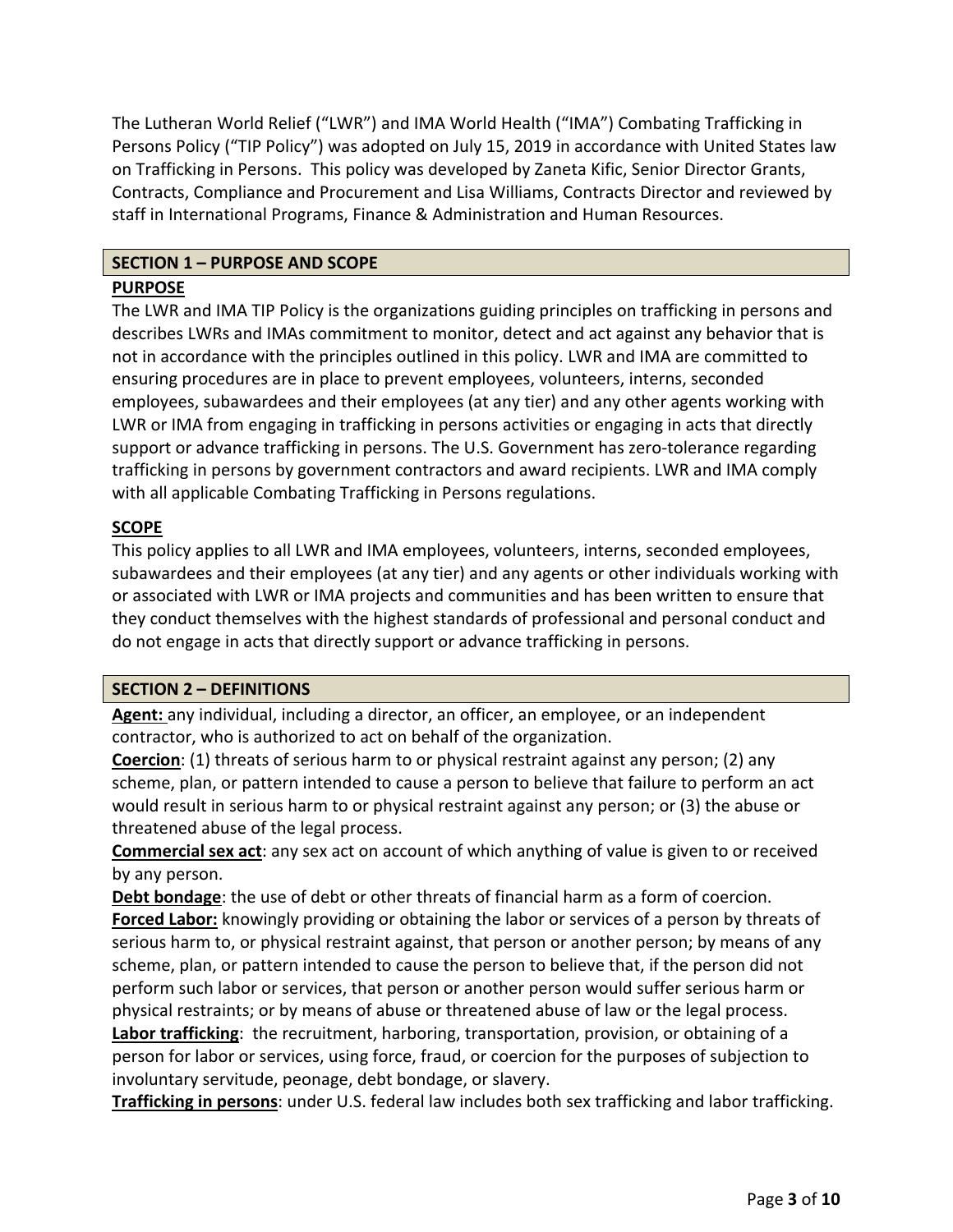**Sex trafficking:** the recruitment, harboring, transportation, provision, obtaining, patronizing, or soliciting of a person for the purposes of a commercial sex act, in which the commercial sex act is induced by force, fraud, or coercion, or in which the person induced to perform such an act has not attained 18 years of age.

**Subawardees**: for purposes of this policy, subawardees include subrecipients, subcontractors, consultants or suppliers.

#### **SECTION 3 ‐ POLICY**

LWR and IMA strictly prohibit its employees, subawardees and their employees (at any tier), volunteers, interns, seconded employees, and any other agents working with or associated with LWR or IMA projects and communities from:

- 1)Engaging in any form of trafficking in persons;
- 2)Procuring commercial sex acts;
- 3)Using trafficked labor, or forced labor, at any time for any reason;
- 4)Acts that directly support or advance trafficking in persons, including the following:
	- destroying, concealing, confiscating, or otherwise denying an employee or agent access to his or her identity or immigration documents, to include passports, drivers' licenses and/or national ID cards regardless of issuing authority;
	- using misleading or fraudulent practices during the recruitment of employees or employment offering, such as failing to disclose, in a format and language accessible to the employee, basic information, or making material misrepresentations during the recruitment of employees regarding the key terms and conditions of employment, including wages and benefits, the location of work, the living conditions, housing and associated costs (if employer or agent provided or arranged), any significant costs to be charged to the employee, and, if applicable, the hazardous nature of the work;
	- using recruiters that have practices that are not in compliance with the local labor laws of the country in which the recruiting takes place;
	- ‐ charging recruitment fees to applicants, candidates or employees;
	- failing to provide return transportation or pay for return transportation costs upon the end of employment, for certain employees who are not nationals of the country in which the work is taking place and who were brought into the country, unless:
		- a) Exempted from this requirement by USAID or any other federal Government agencies under the award or contract, or
		- b) The employee is a victim of human trafficking seeking victim services or legal redress in the country of employment or a witness in a human trafficking enforcement action;
	- ‐ providing or arranging for housing that fails to meet the host country housing and safety standards; and
	- ‐ if required by law or by contract, failing to provide an employment contract, recruitment agreement, or other legally required work document in writing and in a language the employee understands, containing a detailed description of the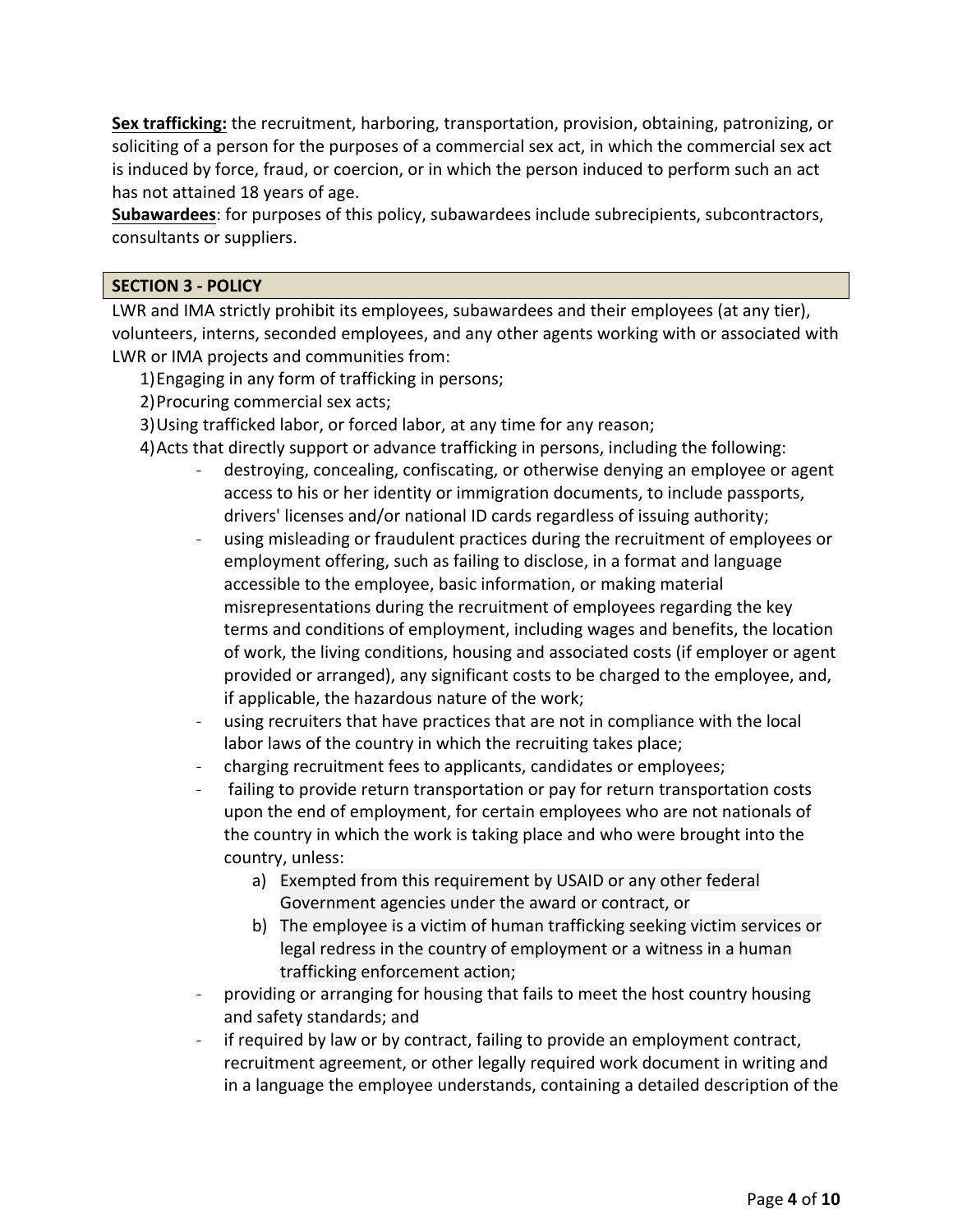terms and conditions of employment, at least five days before an employee relocates to perform work.

#### **SECTION 4 – COMBATTING TIP ACTIONS**

- LWR and IMA employees, volunteers, interns, and seconded employees are responsible for signing the "Combating TIP Policy Acknowledgement and Acceptance form" (last page of this policy document, Section 10) and in doing so agree to comply with and be bound by the policy, and any revisions, for the duration of their employment and or engagement with LWR and IMA.
- This policy is referenced in all LWR and IMA employment manuals and handbooks, and a provision is included in all subcontracts, subagreements and service agreements/contracts.
- A hard copy of this policy and relevant compliance plan can be found in a policy binder in LWR and IMA country offices and is available on the LWR and IMA SharePoint site which is available to all staff.
- Training material along with guidance for trainings are available to inform LWR and IMA staff about this TIP Policy; including, a summary of the U.S. Government's policy prohibiting trafficking related activities, how to report a violation (anonymously or otherwise), protection from retaliation, what is meant by "good faith", LWRs and IMAs guarantee about anti‐retaliation and actions that will be taken against the individual for violations.
- The script is translated and allows the training to take place in a language each employee understands. A verbal explanation of the contents is made available upon request to individuals who are unable to read printed information.
- All new employees will receive the LWR and IMA TIP Policy at new hire orientation and will sign the Acknowledgement and Acceptance form.

#### **SECTION 5 – PLAN FOR COMPLIANCE**

- LWR and IMA developed a Combating TIP Compliance Plan, which is required under all United States government funded grants, cooperative agreements, contracts and subawards with an estimated value of the services required to be performed outside the United States that exceeds \$500,000;
- The Compliance Plan sets out LWRs and IMAs standard processes and procedures for monitoring and enforcing this TIP policy and complying with all applicable laws and regulations and will be provided to the contracting or grant officer upon request;
- The Compliance Plan will be adapted and modified for each project to ensure appropriateness based on the size and complexity of the cooperative agreement, award, subaward, contract or subcontract, risk factors for trafficking based on location, beneficiary population, the nature and scope of the activities to be performed for the government and other factors deemed appropriate and relevant;
- LWR and IMA will submit annual certifications to the contracting officer / agreement officer during performance of federally funded grants, cooperative agreements, contracts or subawards when a compliance plan was required as a part of an award;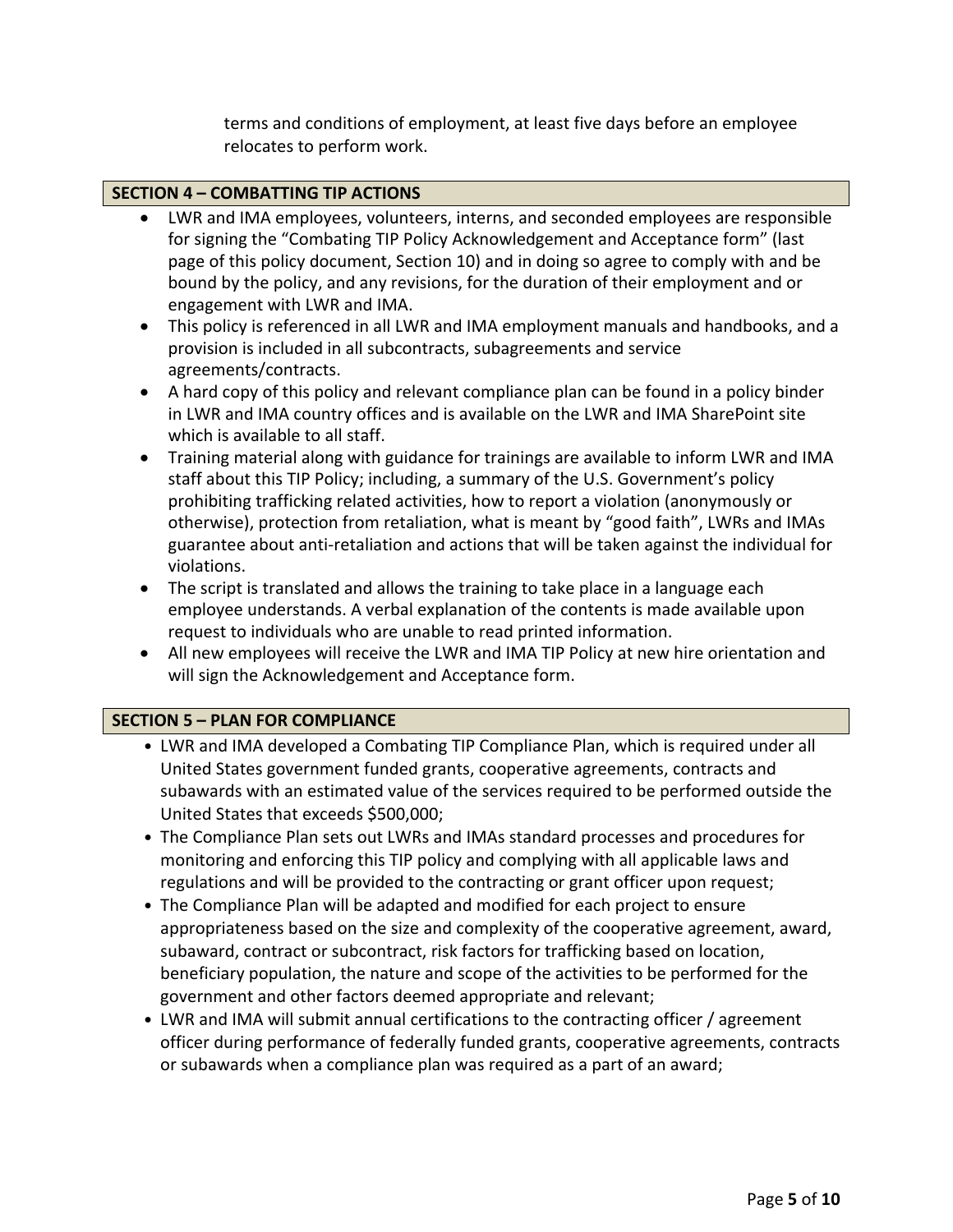- LWR and IMA will require subawardees who receive federal funds of \$500,000 or more to provide a copy of their Compliance Plan prepared in accordance with this policy and the Anti‐Trafficking Provisions;
- LWR and IMA will require annual certifications from subawardees during performance of the subcontract or subagreement, when a compliance plan was required as a part of an award;

# **SECTION 6 – RESPONSIBILTIES**

- **All LWR and IMA employees** are responsible for adherence to this TIP policy and for raising any concerns or reporting violations of this policy in accordance with the reporting procedures as described in Section 7 of this policy below.
- **Programs Department** ‐ the Regional Program Manager, Country Lead or equivalent position responsible for grants (for each region) in consultation with the Grants, Contracts and Compliance (GCC) Department will:
	- ‐ adapt and modify the LWR and IMA Compliance Plan for each project to ensure appropriateness based on the size and complexity of the grant, cooperative agreement, contract or subaward, risk factors for trafficking based on location, beneficiary population, the nature and scope of the activities to be performed for the government and other factors deemed appropriate and relevant;
	- ‐ share the LWR and IMA Compliance Plan with the contracting or agreement officer for awards or contracts that exceed \$500,0000 in federal funding upon request;
	- ‐ ensure all LWR and IMA subawardees and third parties working with or associated with LWR and IMA projects understand their obligations as they relate to this policy;
	- ‐ request a Compliance plan prepared in accordance with the Anti‐Trafficking Provisions from subawardees who receive federal funds of \$500,000 or more;
	- submit subawardee compliance plans to the contracting or agreement officer upon request and save to HQ files;
	- ‐ request annual certifications from subawardees during performance of the subcontract or subagreement, when a compliance plan was required as a part of an award;
	- respond to all requests from the contracting or agreement officer and collaborate with Human Resources, GCC and other officials and/or departments as needed.
- **Grants, Contracts and Compliance (GCC) Department** will:
	- submit annual certifications to the contracting or agreement officer upon request during performance of federally funded awards and contracts when a compliance plan was required as a part of an award;
	- submit annual certifications from subawardees to the contracting or agreement officer upon request during performance of the subcontract or subagreement, when a compliance plan was required as a part of an award;
	- ‐ notify the respective Federal Agency's contracting officer or agreement officer and Inspector General immediately upon receipt of any credible information regarding a violation.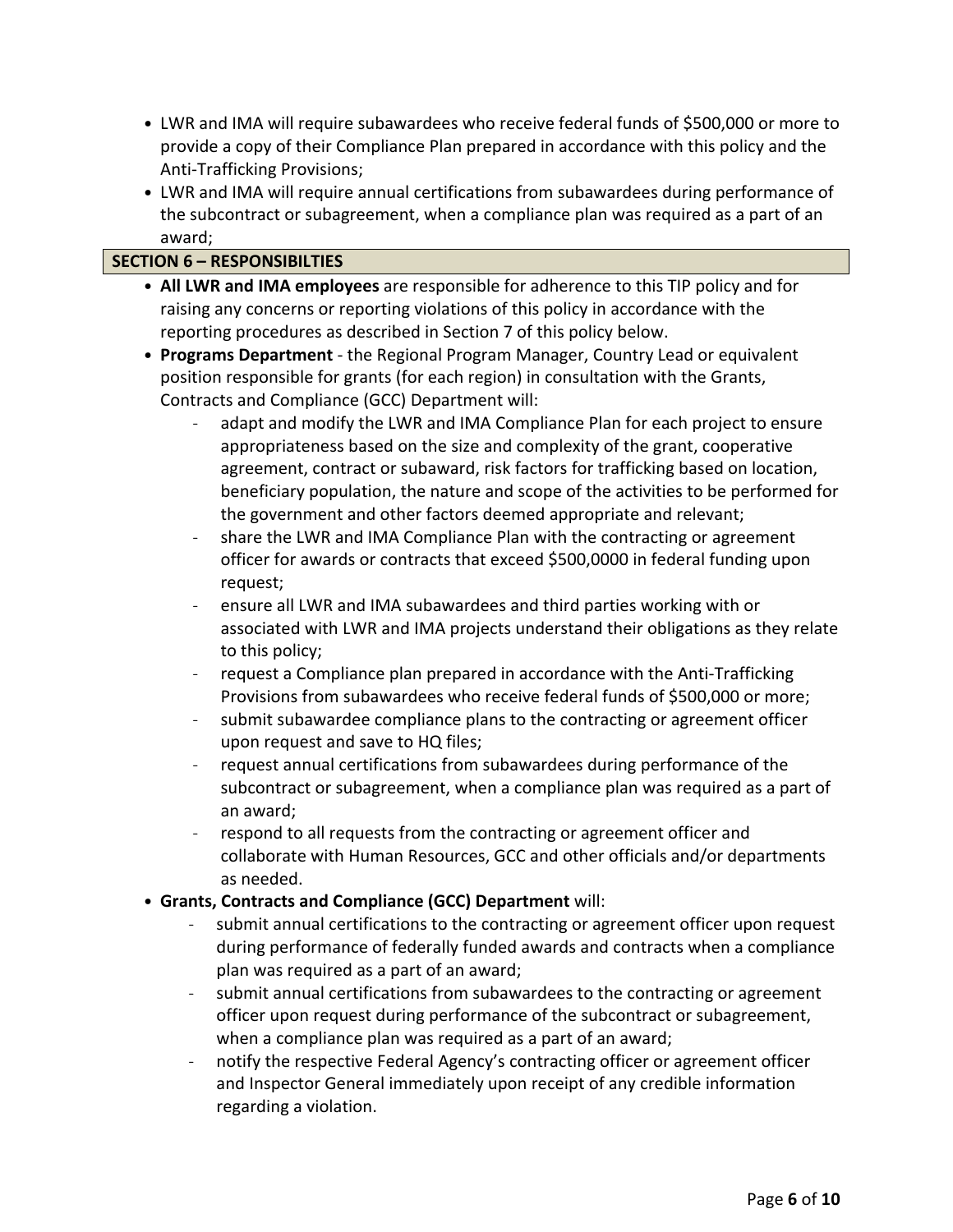- ‐ train staff on LWRs and IMAs TIP policy.
- **Human Resources** will:
	- ‐ obtain and maintain executed Combating TIP Policy Acknowledgement and Acceptance forms from all new employees, consultants, volunteers, interns, and seconded employees;
	- ‐ ensure investigation into reports of violations of this policy take place

#### **SECTION 7 – REPORTING AND INVESTIGATION**

All LWR and IMA employees, and volunteers, interns, seconded employees, subawardees and their employees, and any other agents working with or associated with LWR and IMA projects and communities are obligated to report known or suspected violations of this policy without fear of retaliation. If an employee fails to report a suspected violation, she or he may be subject to disciplinary action, up to and including termination of employment.

Any activity that is inconsistent with the LWR and IMA Combating TIP Policy must be reported to the appropriate Director, Chief of Party or Regional Director who is then responsible for informing the Vice President of Human Resources.

Reports may be made directly to these individuals, to the LWR and IMA Ethics Reporting Hotline or through the web‐based reporting system at, **lwr.org/inform**. Individuals may independently report concerns about violations of this policy via the LWR and IMA Ethics Reporting webpage found at: **lwr.org/inform**. For those individuals located in the United States you have the option to call toll‐free 1‐800‐461‐9330 to report a suspected violation with the help of a Convercent call center representative. For those individuals located outside of the United States, a toll‐free telephone number is available in many of the countries where LWR and IMA have operations. You may also place a collect call to +1‐720‐514‐4400. A Convercent call center representative is available to help you along with a language interpreter. The call center supports more than 300+ languages. Additional international dialing instructions can be displayed in your preferred language at **lwr.org/inform.**

LWR and IMA employees as well as the employees of subawardees who believe they or others have been subjected to prohibited anti-trafficking-related activities must report the activity as outlined above, and may also contact the Global Human Trafficking Hotline at 1‐844‐888‐3733 ("FREE"), send an email to help@befree.org, or send a text message to 233733 (BEFREE). These resources are not connected to LWR or IMA.

Reports may be made anonymously; however, anonymous reports must contain enough detailed information to permit the organization to investigate. Anyone filing a report of a suspected violation of this policy is protected from acts of retaliation if the report was made in good faith.

Human Resources will investigate all reports of violations of this TIP policy and take necessary corrective action. Investigations will be acted upon in confidence to the maximum extent possible given legal requirements and the need to gather facts. LWR and IMA will cooperate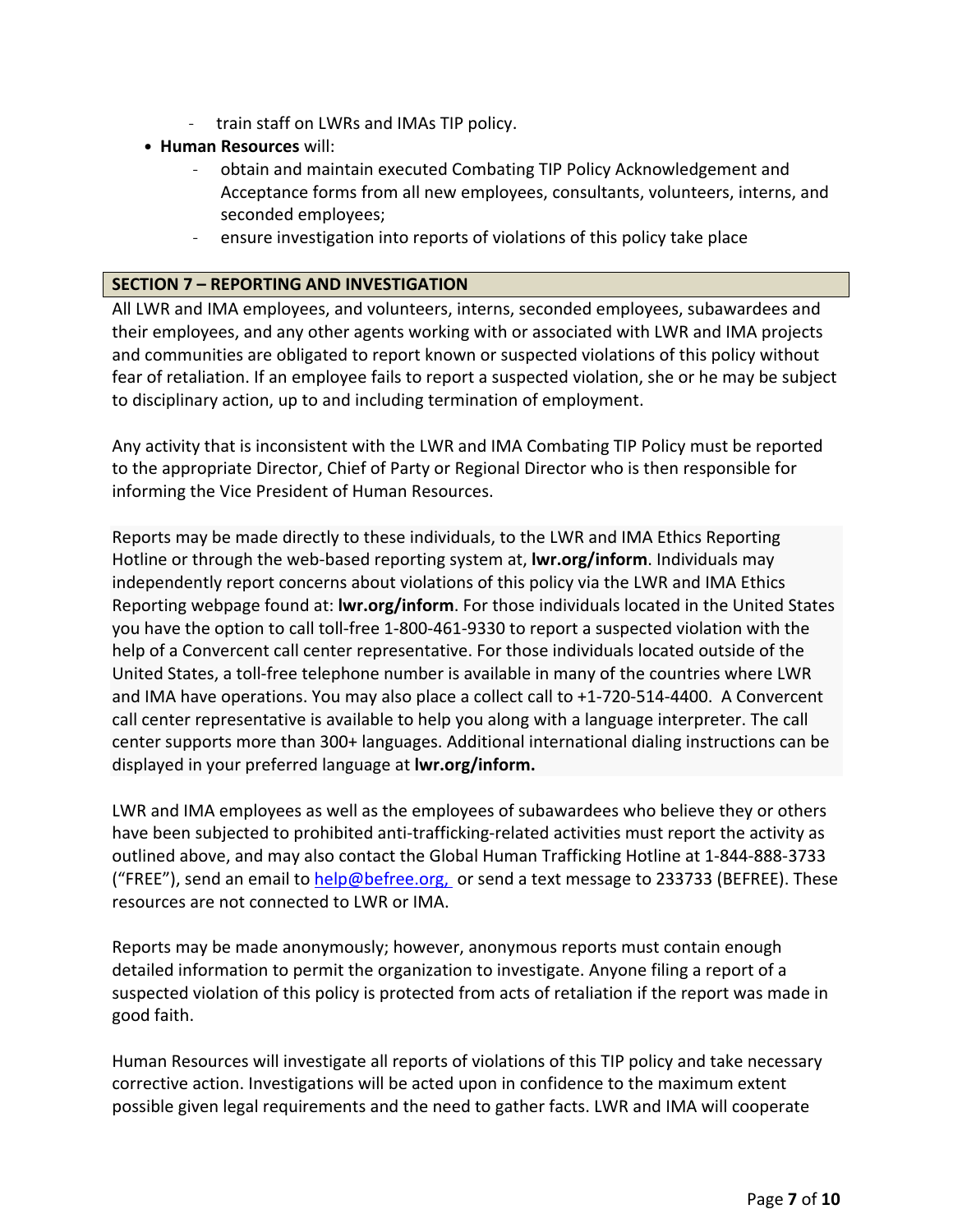fully with all government and enforcement agencies to conduct assessments, investigations and will report all suspected trafficking and other violations of the law, including, where applicable, immediate disclosure to the federal agency contracting or grant officer and law enforcement.

As stated above, no person who in good faith reports a violation of this policy will be discharged, threatened, discriminated against or suffer any form of retaliation, nor will he or she suffer an adverse employment consequence because of filing a report. Any employee who retaliates against someone who has reported a violation of this policy is subject to discipline up to and including termination of employment. LWR and IMA will make an effort to protect all employees suspected of being victims of, or witnesses to, prohibited activities, and shall not prevent or hinder the ability of these employees from cooperating fully with government authorities.

Anyone filing an allegation of violation of this policy must be acting in good faith and have reasonable grounds for believing that the information disclosed indicated a violation of this policy and/or trafficking laws. Any allegations that prove to be false, or unsubstantiated, and which prove to have been made maliciously, will be viewed as a serious offense requiring disciplinary action up to and including termination of employment.

# **SECTION 8 – CONSEQUENCES OF VIOLATIONS**

Following an investigation, LWR and IMA will take appropriate remedial and disciplinary action as it deems justified by the circumstances, possibly including termination of employment or removal from office, actions to seek restitution, disclosure to relevant legal authorities or criminal prosecution. Any LWR and IMA consultant, volunteer, intern or seconded employee who is found guilty of having violated this policy will be immediately dismissed from their engagement with LWR and IMA. LWR and IMA will follow-up with a review of any uncovered misconduct and introduce preventive measure to reduce the risk of reoccurrence.

The failure of LWR and IMA subawardees to comply with the requirements of this policy may result in: 1) requiring the subawardee to remove an individual, or individuals, from the performance of a contract, 2) requiring the subawardee to terminate the contract, 3) suspending payments until the subawardee has taken appropriate remedial action, 4) loss of award fee for the performance period in which the Government determined the subawardee non‐compliance, declining to exercise available options under the federal contract, or 5) termination of the contract for default or cause or suspension or debarment.

#### **SECTION 9 – REFERENCES**

Executive Order 13627, "Strengthening Protections Against Trafficking in Persons in Federal Contracts" (dated 25 September 2012);

FAR Subpart 22.17‐Combatting Trafficking in Persons;

48 FAR 52.222‐50 Combating Trafficking in Persons;

FAR 52.222‐56 Certification Regarding Trafficking in Persons Compliance Plan;

Title 2 CFR PART 175 Award Term for Trafficking in Persons;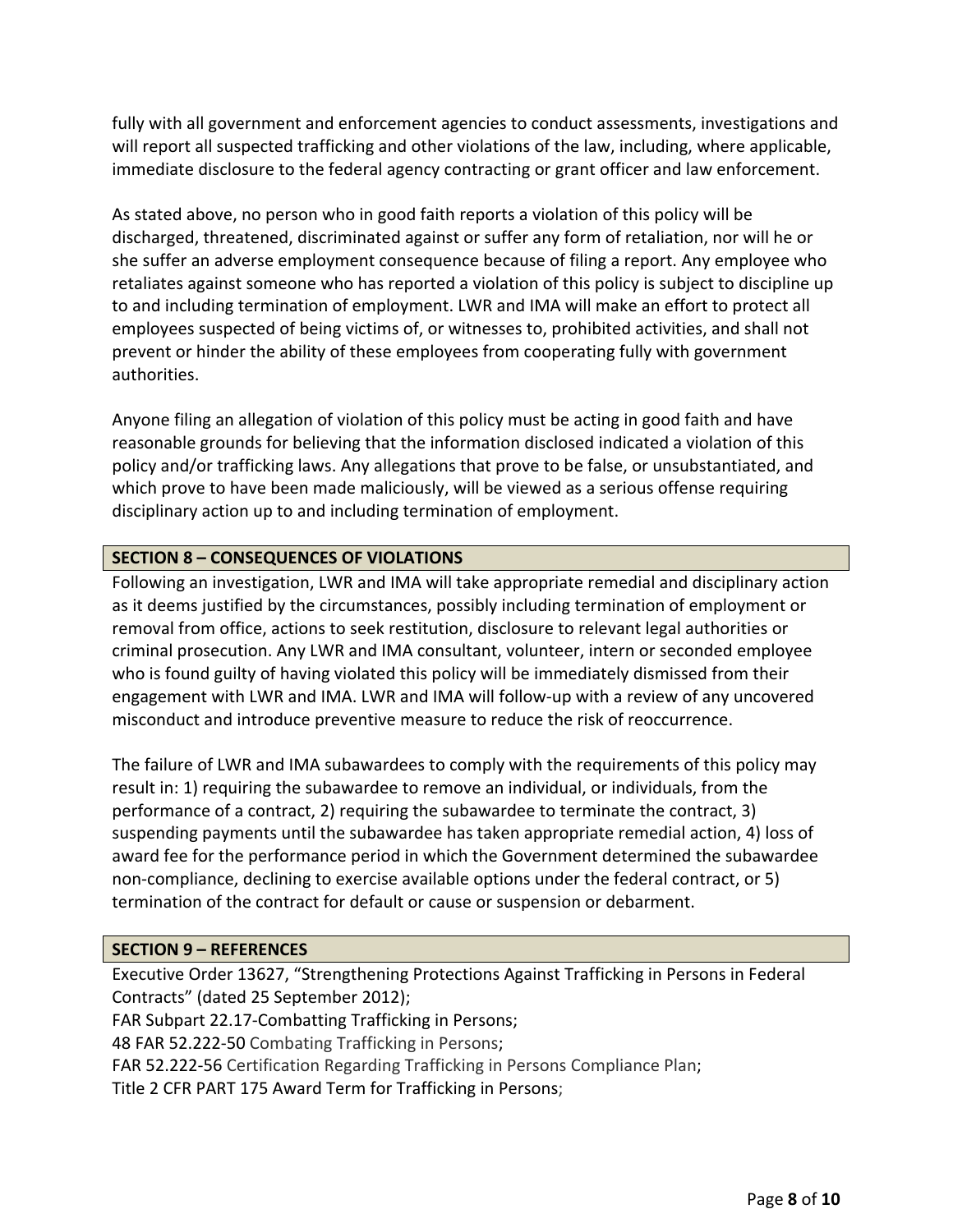USAID's Standard Provisions regarding Trafficking in Persons;

U.K. Government's Modern Slavery Act 2015

Faith Alliance against Slavery and Trafficking

Federal Anti‐Trafficking Laws including the Trafficking Victims Protection Act (TVPA) of 2000

which was reauthorized through the Trafficking Victims Protection Reauthorization Act (TVPRA) of 2003, 2005, 2008 and 2013